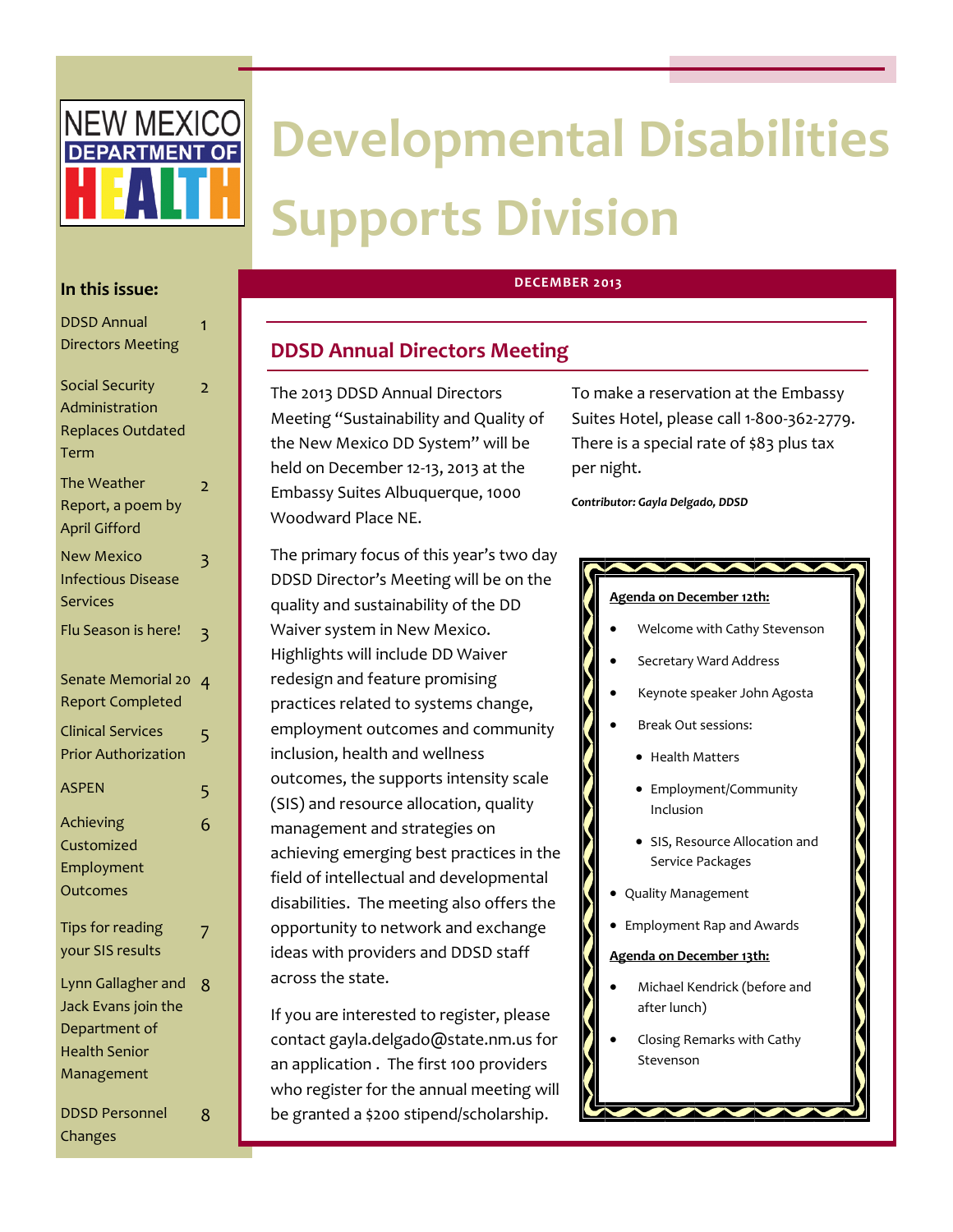### Page 2 Developmental Disabilities Supports Division



 $U_A$  change in the

# **Social Security Administration Replaces Outdated Term**

# Good work SSA!

The Social Security Administration (SSA) is replacing the term "mental retardation" with "intellectual disability" in its listing of impairments. The listing is used to evaluate claims involving mental disorders in adults and children under Title II and Title XVI of the Social Security Act.

This change reflects the widespread adoption of the term "intellectual disability" by Congress, government agencies, and various public and private organizations.

The following reason for the change is posted on the Federal Register's website:

*The term 'intellectual disability' is gradually replacing the term 'mental retardation' nationwide. Advocates for individuals with intellectual disability have rightfully asserted that the term 'mental retardation' has negative connotations, has become offensive to many people, and often results in misunderstandings about the nature of the disorder and those who have it.*

*Taken from the State Employment Leadership Network, a joint program of the Institute for Community Inclusion and the National Association of State Directors of Developmental Disabilities Services. For more information and e-news archives, visit www.seln.org.*

# **The Weather Report, a poem by April Gifford**

| A Change in the                                                                                                             |                                                       |  |
|-----------------------------------------------------------------------------------------------------------------------------|-------------------------------------------------------|--|
| weather is sufficient to<br>recreate the world and                                                                          | It's cold outside.                                    |  |
|                                                                                                                             | Fall.                                                 |  |
|                                                                                                                             | Cold.                                                 |  |
| ourselves."                                                                                                                 | There was a loud storm.                               |  |
| - Marcel Proust                                                                                                             | Rain and ice all wet.                                 |  |
|                                                                                                                             | It's windy. The wind blows things down.               |  |
|                                                                                                                             | The wind is loud.                                     |  |
|                                                                                                                             | Fall is falling down.                                 |  |
|                                                                                                                             | Yes it is!                                            |  |
|                                                                                                                             | I've got a jacket. I wear a hat and gloves and socks. |  |
|                                                                                                                             | I like cold better than hot. I don't know why.        |  |
|                                                                                                                             | Ice and snow in the mountains.                        |  |
|                                                                                                                             | Leaves turn yellow, orange and red, then brown.       |  |
|                                                                                                                             | I miss you!                                           |  |
| Contributor: This poem was written by April Gifford with help from Julie Joyce at Phame, Inc. for<br>their Fall Newsletter. |                                                       |  |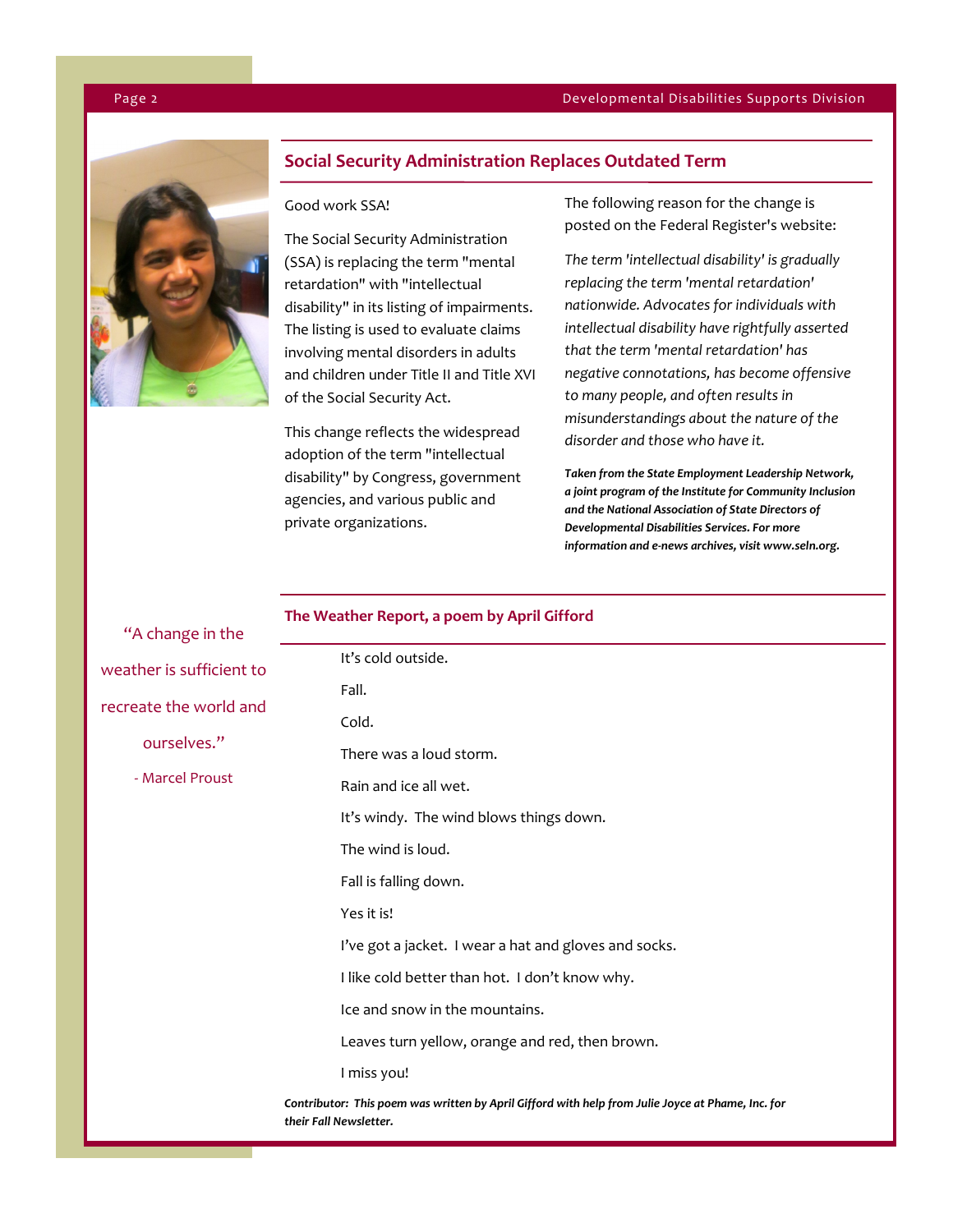### Page 3 Developmental Disabilities Supports Division



"The superior doctor prevents sickness; The mediocre doctor attends inferior doctor treats actual sickness." - Ancient Chinese Proverb

# **New Mexico Infectious Disease Services**

NMDOH offers a wide variety of infectious disease services for free in every region of the state. Persons at risk can get HIV tests, STD screening, hepatitis screening and vaccines and syringe exchange to impending sickness; The services. New Mexico had the first statewide syringe exchange in the nation, and the

Harm Reduction Program now also offers services to prevent overdoses from opiates. Services *espanol.nmhivguide.org*  are available both at Public Health Offices and through community-based organizations. To find a service near you, you can access the online resource guide at *www.nmhivguide.org* 

and enter your city or region. The website is also available in Spanish at

and there is a smart phone version at *m.nmhivguide.org*.

*Contributor: Andrew A. Gans, MPH, HIV, STD and Hepatitis Section Manager*



# **Flu Season is here!**

The New Mexico Department of Health recommends everyone six months of age and older should get a flu vaccine each flu season, especially people in the following groups because they are at high risk of having serious flu-related complications or because they live with or care for people at high risk for developing flu-related complications:

- Children 6 months through 4 years of age
- Pregnant women (any trimester)
- People age 50 and older
- People of any age with certain chronic medical conditions like asthma, diabetes, lung or heart disease, and those who are immunocompromised
- People who live in nursing homes and other long-term care facilities
- People who live with or care for those at high risk for complications from flu
- American Indians and Alaskan Natives
- People who are morbidly obese
- Healthcare and early childhood personnel

People in these groups should also consider seeing their health care provider to be evaluated for antiviral medication if they develop flu symptoms.

People can contact their doctor or pharmacy about getting a flu vaccine.

The New Mexico Department of Health offers vaccinations for people without insurance or who are otherwise not able to get immunized. Those with Medicaid or other health insurance should take their insurance card when getting immunized, even if it is at local Public Health Office.

*Contributor: Kenny Vigil, Office of the Secretary, DOH*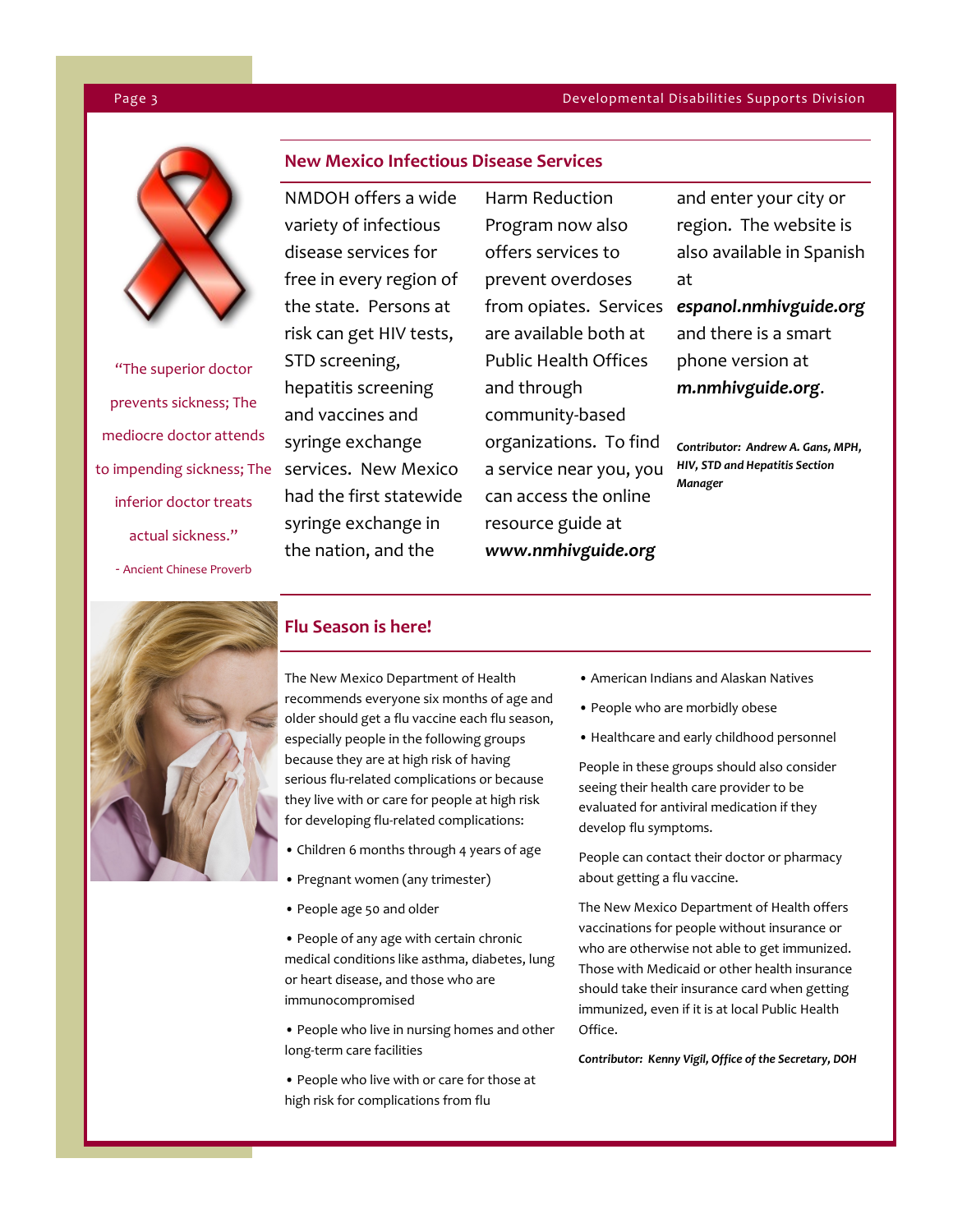# **Senate Memorial 20 Report Completed**

Senate Memorial (SM) 20 was introduced by Senator William Soules (D – Dona Ana District 37) in response to the length of time individuals are waiting for the Developmental Disabilities Waiver Program (currently 10 or more years). Senate Memorial 20 requested the Department of Health (DOH) establish a subcommittee of the Advisory Council on Quality (ACQ) to identify strategies to:

- 1. Decrease the time between placement on the Central Registry and access to services to not more than three years by fiscal year 2018,
- 2. Re-examine the statewide allocation formula to ensure regional allocations are made equitably and consistent with the ruling under Lewis v. NM DOH (2001),
- 3. Submit recommendations to the ACQ and DDSD to act upon within authority and funding appropriated by the Legislature for this Purpose, and
- 4. Submit a report addressing: a) what would be needed to accomplish the goal stated in #1 above, including effective use of current programs and resources, b) critical components for success with detailed action steps, c) potential obstacles and d) projection of additional resources needed.

### How did the waiting period grow so long?

DDSD receives approximately 1,000 registrations for the DD Waiver each fiscal year. Of these, approximately 300 are confirmed to match the definition for developmental disabilities and are therefore added to the Central Registry in the completed status category. In any fiscal year in which fewer than 300 individuals are allocated into DD Waiver services, the size of the Central Registry grows larger and therefore the length of time each individual waits increases.

For fiscal years 2009 - 2012 combined, only 386 individuals were allocated into services due to budgetary limitations. Therefore, during that fouryear period the waiting period grew by 3 years. In fiscal year 2013, 328 individuals were allocated. The target for fiscal year 2014 is 415 individuals and these are already in process. This FY14 allocation is based on use of the \$4.6 million dollar appropriation specifically to bring individuals off the Central Registry, plus attrition, and use of funds generated through program reform.

### **Recommendations**

- 1. Expand Developmental Disabilities Home and Community-Based Medicaid Waiver;
- 2. Increase attractiveness of Mi Via Home and Community-Based Medicaid Waiver;
- 3. Improve Intake, Information referral, and community navigation;
- 4. Create a State General Fund Flexible Supports Model.

# Anticipated Challenges

Time and resources are needed to develop infrastructure and service delivery capacity (including recruitment, training and retention of a direct support workforce) to serve the approximately 3900 additional individuals from the Central Registry that would need to begin service by fiscal year 2018 in order for the waiting period to be down to 3 years.

It may be difficult to obtain sufficient annual and recurring appropriations to allocate 3900 individuals in the next three years, plus at least 300 from the Central registry per year thereafter. In addition, DDSD needs budgetary flexibility to address the "ramp up" effect. From an appropriation stand point the "ramp up" means the time between being offered an opening in the DD Waiver program, completing eligibility determination, assessment and development of an approved service plan. Due to these steps, in the first fiscal year funds are appropriated for a given number of DD Waiver allocations, only about 1/2 of the funds can be used directly for services. Yet those Individuals will need the full amount for all subsequent fiscal years. Consequently, reversions typically occur in any fiscal year in which a significant number of new allocations occur. The Department would like flexibility to spend funds not used on services during the first year to support development of infrastructure and system supports rather than have these funds revert.

To view the full report please go to:

*http://www.nmhealth.org/opa/documents/NMDOH-OPA -Memorial-20-EN.pdf*

*Contributor: Jennifer Lehman, DDSD Deputy Director*

"Responsibility begins with the willingness to be cause in the matter of one's life. Ultimately, it is a context from which one chooses to live. Responsibility is not burden, fault, praise, blame, credit, shame or guilt. In responsibility, there is no evaluation of good or bad, right or wrong. There is simply what's so, and your stand. Being responsible starts with the willingness to deal with a situation from the view of life that you are the generator of what you do, what you have and what you are. That is not the truth. It is a place to stand. No one can make you responsible, nor can you impose responsibility on another. It is a grace you give yourself - an empowering context that leaves you with a say in the matter of

life."

- Werner Erhard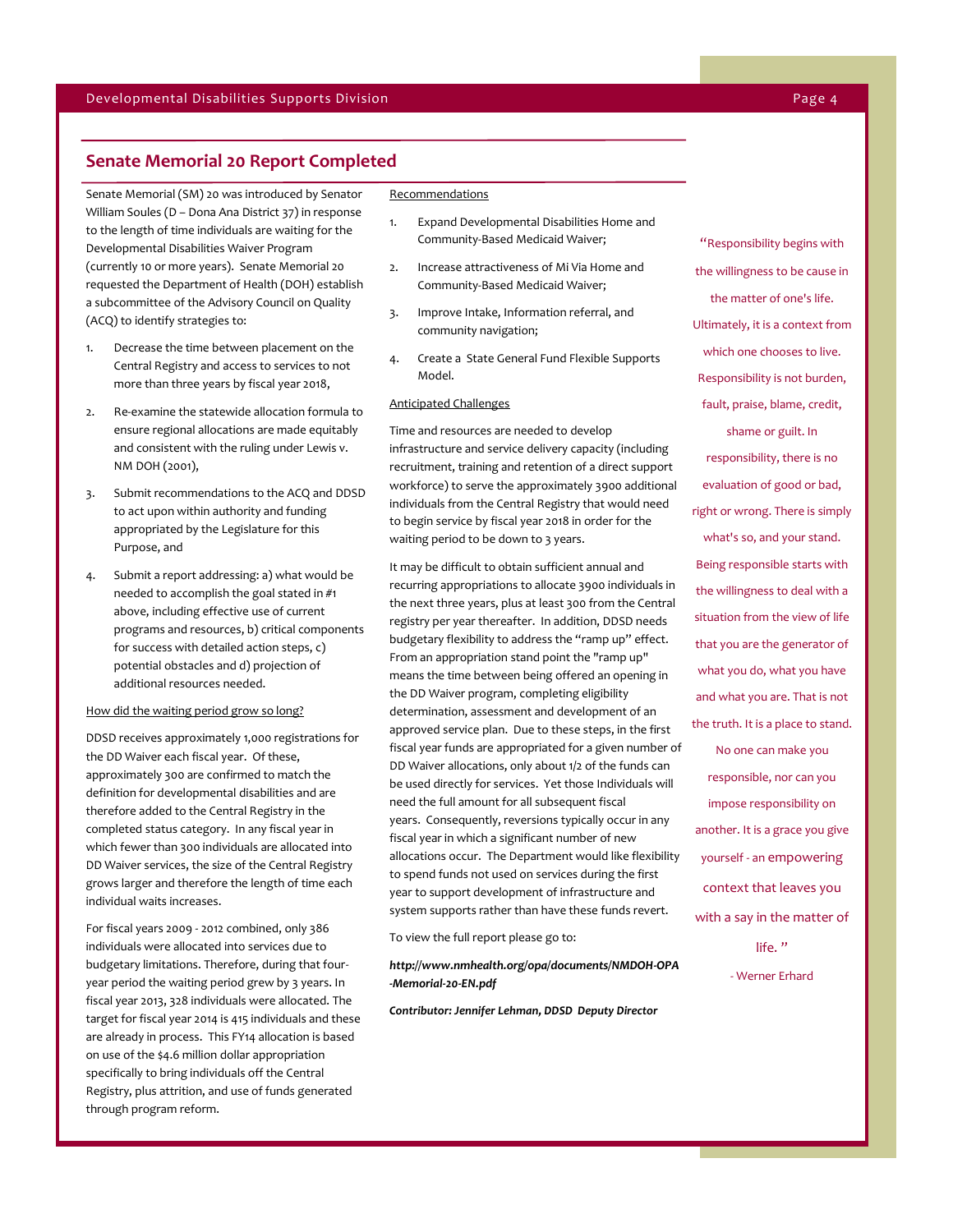# **Clinical Services Prior Authorization**

Effective November 1, 2013, the required documentation for ISP/budget Prior Authorization (PA) submissions has changed. Accordingly, the Therapy Services Prior Authorization Request (TSPAR) and Behavioral Consultation Support Prior Authorization Request (BCSPAR) forms have been revised.

Case Managers will no longer sign off on the TSPAR and BSCPAR. However, the Therapist and Behavioral Support Consultants will continue to submit the completed PA forms to the Case Manager who will retain the complete PA form in the waiver recipient case file. The Case Manager will submit the PA request(s) to Molina Third-Party Assessor (TPA).

The Adult Nursing Services Authorization Request (ANSPAR) form and process has also been streamlined effective December 1, 2013.

All of these revised prior authorization request forms and instructions have been distributed to relevant providers and will be available on the DDSD website.

*Contributor: Roberta Duran, Community Programs Bureau*

# **ASPEN**

The Automated System Program and Eligibility Network (ASPEN) is the name of the new system that will replace the aging ISD2 system. It is the system used by the Human Services Department's (HSD) Income Support Division (ISD) to accept applications, determine eligibility, and issue benefits for over 800,000 New Mexicans for various Medicaid programs, including the home and community based waivers.



"The danger from computers is not that they will eventually get as smart as men, but we will meanwhile agree to meet them halfway. " - Bernard Avishai

Since the implementation of ASPEN, the state has identified issues resulting in closure of certain waiver cases. The Developmental Disabilities Supports Division (DDSD) and the Human Services Department have met to discuss these issues and will be sending out guidance in the near future.

If the Level of Care Abstract for each individual is not completed and the individual/families do not recertify financial eligibility within the required timelines, the individual's waiver eligibility will be automatically closed.

If you need assistance before HSD issues guidance, please contact a representative at your local Income Support Office.

*Contributor: Roberta Duran, Community Programs Bureau*

"Coming together is a beginning, staying together is progress, and working together is success. " - Henry Ford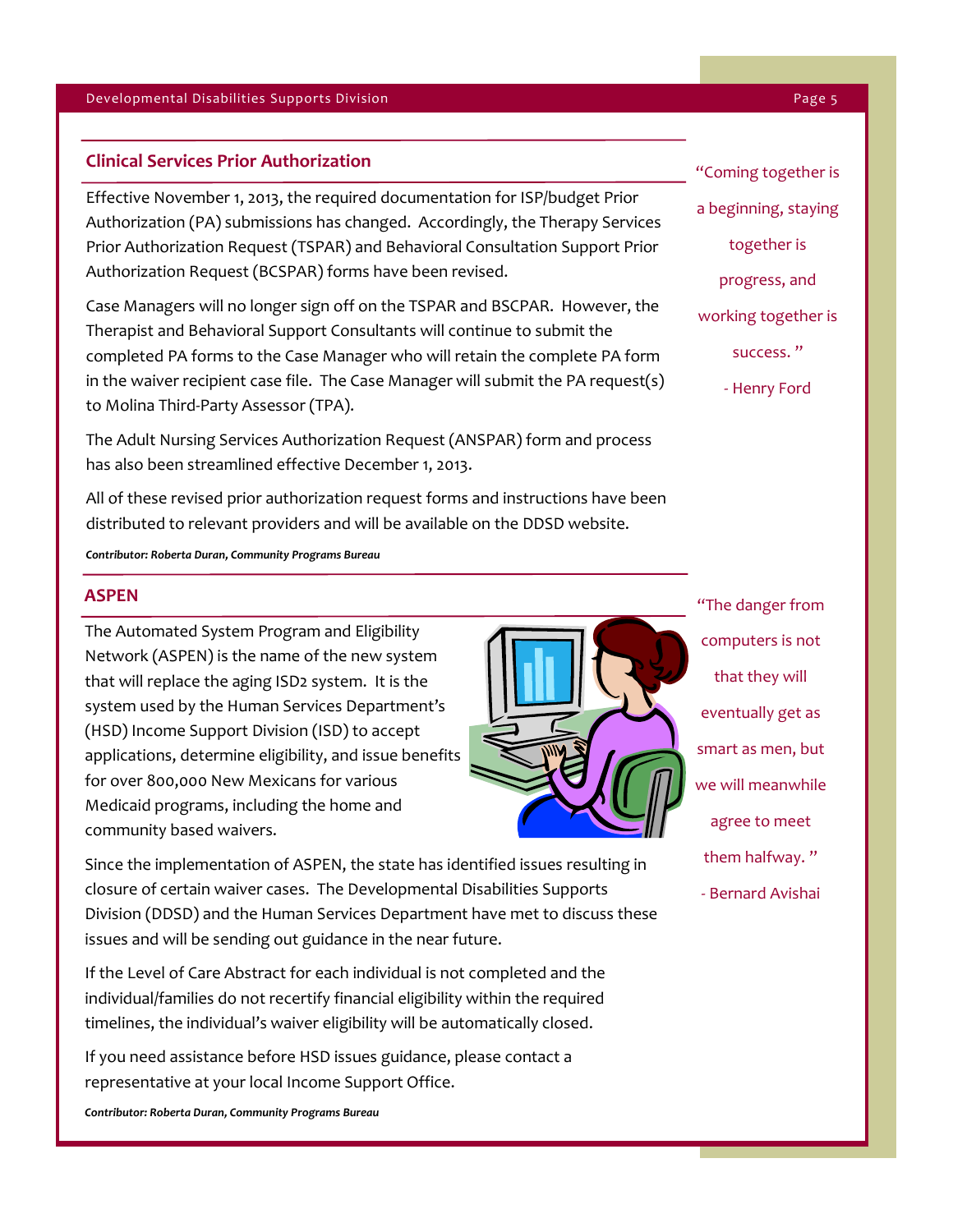### **Achieving Customized Employment Outcomes**

Partners for Employment hosted their very first kick-off meeting on Thursday, November 7th, 2013. Partners for Employment are a statewide project funded by the New Mexico Department of Health Developmental Disabilities Supports Division (DDSD) and New Mexico Department of Vocational Rehabilitation (DVR) in partnership with the Center for Development and Disability, University of New Mexico. The project seeks to help improve systems and services that increase inclusive, competitive employment for individuals with developmental disabilities.

The event was held at The Center for Development and Disability, University of New Mexico. Attendees that participated at this successful event were agency provider directors, supervisors, vocational rehabilitation counselors, therapists and staff, family members, educators and DDSD Community Inclusion Staff. The goal of this information session was to inform the community-at-large of the Employment Learning Community (ELC). These Employment Learning Communities are a group of people with varied backgrounds and disciplines interested in learning about Best Practices in employment outcomes for persons with developmental disabilities. ELC team members will commit to learning, teaching and supporting one another through peer learning and will focus on improving knowledge and achievement of Customized Employment outcomes through an immersion from national experts in the Marc Gold & Associates approach to Discovery between December 2013 and June 2014.

The ELC experience will emphasize Customized Employment, a flexible process designed to personalize the employment relationship between a job candidate and an employer and in a way that meets the needs of both. Customized Employment is an individualized process that matches strengths, procedures to reveal conditions and interests of a job candidate with the business needs of an employer\*. One expected outcome of the ELC experience is that persons with disabilities gain employment as a result of their Team Members' participation in the program. A special thanks to Tanya Baker-McCue Director of Family & Community Partnerships Division, The Center for Development and Disability, University of New Mexico.

For more information on upcoming employment initiatives at the New Mexico Department of Health, Developmental Disabilities Support Division, Please Contact:

Mila Mansaram, *Mila.Mansaram@state.nm.us*, 505 841-6620

### *Contributor: Mila Mansaram, DDSD Supported Employment*

\*U.S. Department of Labor, Office of Disability Employment Policy, *http:// www.dol.gov/odep/categories/workforce/CustomizedEmployment/what/*  retrieved June 2012.



"Formerly referred to as the Profile Strategy, Discovery uses practical qualitative research the answer to an essential question 'Who is this person?'" --from Marc Gold & Associates Series on Discovery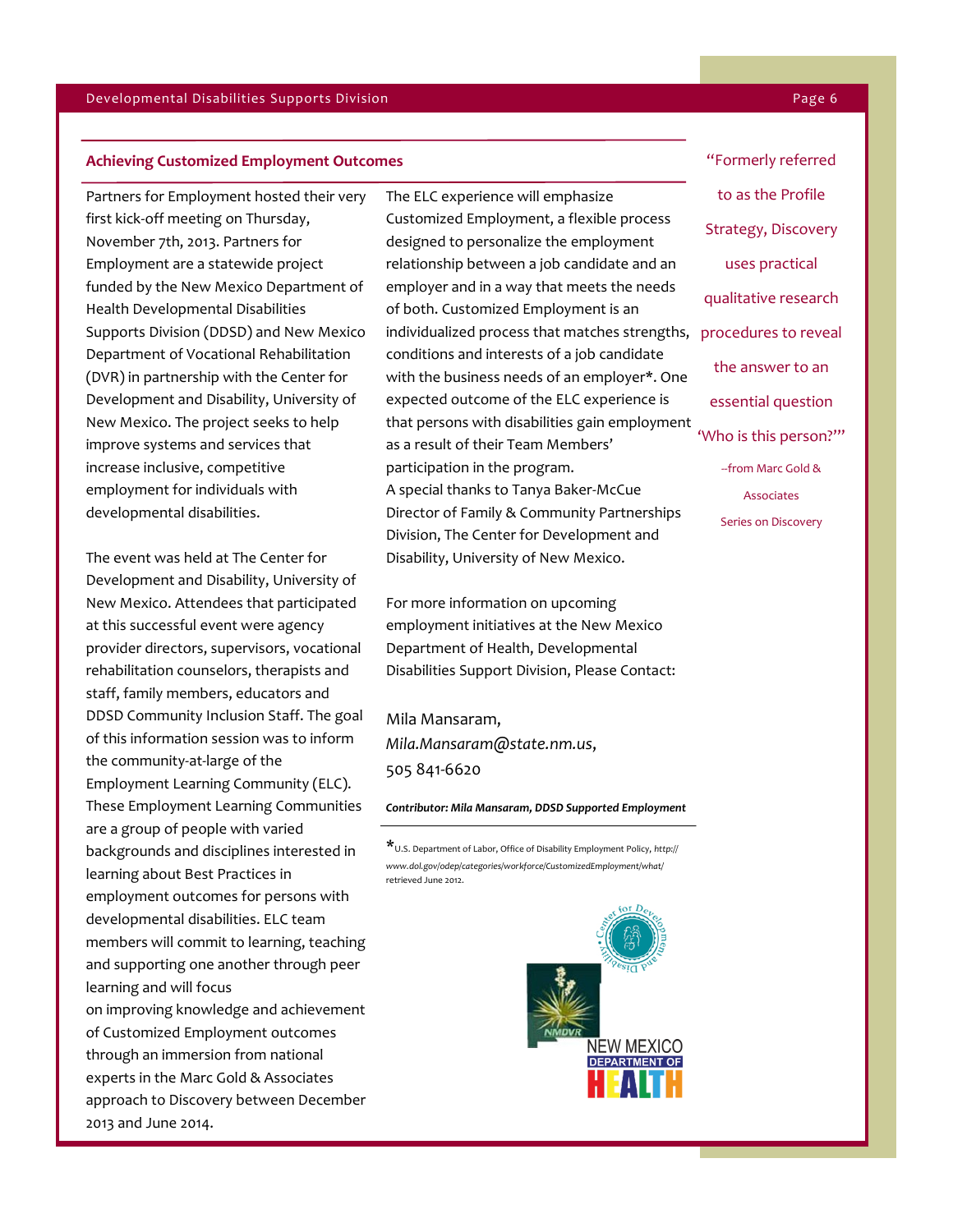# **Tips for reading your SIS results**

Supports Intensity Scale ® (SIS) assessments identify the pattern and intensity of support a person with intellectual or developmental disabilities needs in order to do the same things that everyone does in their community every day. The SIS assessment is a normed tool which allows you to get an overall picture of your assessed support needs .

SIS results are sent with your Developmental Disabilities Waiver (DDW) planning package that also includes a NM DDW Group assignment ( A-G). Your results contain a graph that shows scores and percentile ranks in the six activity subscales from SIS Section 1:



A. home living activities

- B. community living activities
- C. lifelong learning activities
- D. employment activities
- E. health and safety activities
- F. social activities

The graph is an easy way to see areas of your highest versus lowest support need. In each subscale activity your score also reflects a percentile rank comparing you to the norm group identified by the SIS authors. For example, a percentile rank of 75% means the individual assessed has as much or more support needs than 75% of the population in the norm group. Since the SIS norm group is designed to represent the population with I/DD in general, the percentile rank lets you and New Mexico know where you stand with regard to the level of support you need. This comparison helps you and New Mexico with planning so you receive the supports you need, no more and no less.

The Supports Needs Index (SNI) is also found in your SIS results. The SNI is simply a score that combines the above six activity subscales from Section 1 of the SIS. The SNI gives a snapshot of your support needs. NM is working to add the percentile rank for the SNI to this report.

SIS Section 2: Supplemental Protection and Advocacy and Section 3: Exceptional Medical and Behavioral Needs are also included in your SIS results. Your scores in these sections are rank ordered so you can easily see the areas of highest need.

DDSD in collaboration with the American Association of Intellectual and Developmental Disabilities (AAIDD) recently provided additional and extensive training to state personnel designated as SIS Leads in each Regional Office. Feel free to contact your Regional Office and ask for your regional SIS Lead to help with review of results.

*Contributor: Christina Hill, SIS Program Manager, DDSD*